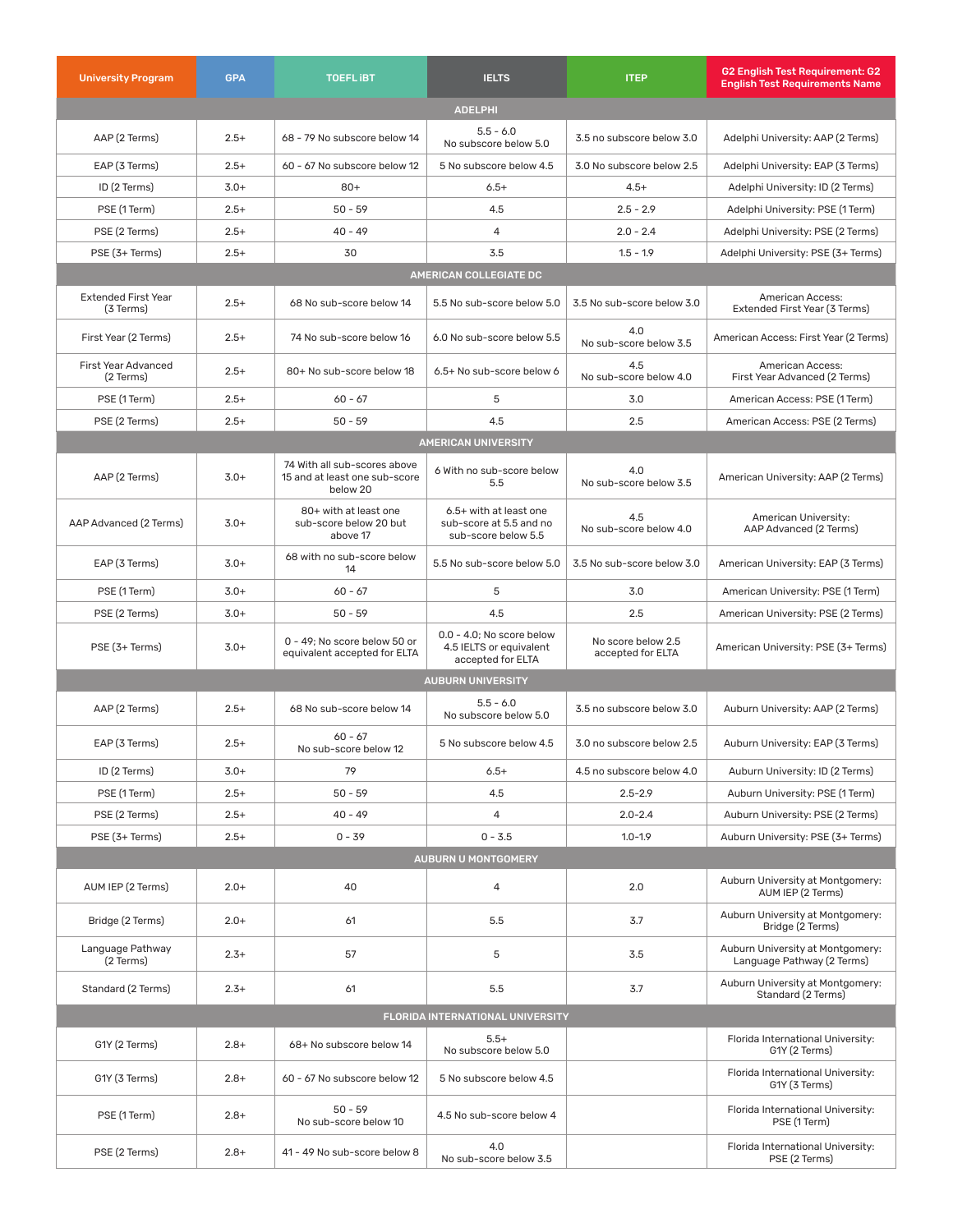| <b>University Program</b>     | <b>GPA</b> | <b>TOEFLIBT</b>              | <b>IELTS</b>                                          | <b>ITEP</b>             | G2 English Test Requirement: G2<br><b>English Test Requirements Name</b> |  |  |  |
|-------------------------------|------------|------------------------------|-------------------------------------------------------|-------------------------|--------------------------------------------------------------------------|--|--|--|
| UNIVERSITY OF CENTRAL FLORIDA |            |                              |                                                       |                         |                                                                          |  |  |  |
| GAA (3 Terms)                 | $2.5+$     | 60 - 67 No subscore below 12 | 5 No subscore below 4.5                               |                         | University of Central Florida:<br>GAA (3 Terms)                          |  |  |  |
| GAA 2 (2 Terms)               | $2.5+$     | 68 - 79 No subscore below 14 | $5.5 - 6.0$<br>No subscore below 5.0                  |                         | University of Central Florida:<br>GAA 2 (2 Terms)                        |  |  |  |
| GAA 2 - UI (2 Terms)          | $3.0+$     | $80+$                        | $6.5+$                                                |                         | University of Central Florida:<br>GAA 2 - UI (2 Terms)                   |  |  |  |
| PSE (1 Term)                  | $2.5+$     | $50 - 59$                    | 4.5                                                   |                         | University of Central Florida:<br>PSE (1 Term)                           |  |  |  |
| PSE (2 Terms)                 | $2.5+$     | $40 - 49$                    | 4                                                     |                         | University of Central Florida:<br>PSE (2 Terms)                          |  |  |  |
| PSE (3 Terms)                 | $2.5+$     | $0 - 39$                     | $0 - 3.5$                                             |                         | University of Central Florida:<br>PSE (3 Terms)                          |  |  |  |
|                               |            |                              | UNIVERSITY OF DAYTON                                  |                         |                                                                          |  |  |  |
| AAP (2 Terms)                 | $2.5+$     | 68 (No part below 14)        | 5.5 (No part below 5.0)                               | 3.5 (No part below 3.0) | University of Dayton: AAP (2 Terms)                                      |  |  |  |
| EAP (3 Terms)                 | $2.5+$     | 60 (No part below 12)        | 5.0 (No part below 4.5)                               | 3.0 (No part below 2.5) | University of Dayton: EAP (3 Terms)                                      |  |  |  |
| ID (2 Terms)                  | $3.0+$     | 80                           | 6.5                                                   | 4.5                     | University of Dayton: ID (2 Terms)                                       |  |  |  |
| IEP (1 Term)                  | $2.5+$     | Below 50                     | Below 4.5                                             | Below 2.5               | University of Dayton: IEP (1 Term)                                       |  |  |  |
| PSE (1 Term)                  | $2.5+$     | 50                           | 4.5                                                   | 2.5                     | University of Dayton: PSE (1 Term)                                       |  |  |  |
|                               |            |                              | UNIVERSITY OF ILLINOIS CHICAGO                        |                         |                                                                          |  |  |  |
| AAP (2 Terms)                 | $2.5+$     | 68 No subscore below 14      | 5.5 No subscore below 5.0                             |                         | University of Illinois at Chicago:<br>AAP (2 Terms)                      |  |  |  |
| EAP (3 Terms)                 | $2.5+$     | 60 No subscore below 12      | 5 No subscore below 4.5                               |                         | University of Illinois at Chicago:<br>EAP (3 Terms)                      |  |  |  |
| ID (2 Terms)                  | $3.0+$     | 80 No subscore below 16      | 6.5<br>No sub-score below 6.0                         |                         | University of Illinois at Chicago:<br>ID (2 Terms)                       |  |  |  |
| PSE (1 Term)                  | $2.5+$     | 50                           | 4.5                                                   |                         | University of Illinois at Chicago:<br>PSE (1 Term)                       |  |  |  |
| PSE (2 Terms)                 | $2.5+$     | 40                           | 4                                                     |                         | University of Illinois at Chicago:<br>PSE (2 Terms)                      |  |  |  |
| PSE (3+ Terms)                | $2.5+$     | Below 40                     | 3.5                                                   |                         | University of Illinois at Chicago:<br>PSE (3+ Terms)                     |  |  |  |
|                               |            |                              | <b>UNIVERSITY OF KANSAS</b>                           |                         |                                                                          |  |  |  |
| AAP (2 Terms)                 | $2.5+$     | 71 No subscore below 16      | 6.0 (with no band lower<br>than 5.5) except speaking  | 4 No sucscore below 3.5 | University of Kansas: AAP (2 Terms)                                      |  |  |  |
| AAP (3 Terms)                 | $2.5+$     | 60 No subscore below 13      | 5.5 (with no band lower<br>than 5.0) except speaking  | 3.5 No subscore below 3 | University of Kansas: AAP (3 Terms)                                      |  |  |  |
| AEC (1 Term)                  | $2.5+$     | 59 or lower                  | 5.0 or lower                                          | 3.4 or lower            | University of Kansas: AEC (1 Term)                                       |  |  |  |
| IAP (2 Terms)                 | $3.0+$     | 79 No subscore below 18      | 6.5+ (with no band lower<br>than 6.0) except speaking | 4.5 No subscore below 4 | University of Kansas: IAP (2 Terms)                                      |  |  |  |
| KUDE (2 Terms)                | $3.0+$     | 79 No section below 18       | 6.5+ (no subscore lower<br>than 6.0) except speaking  |                         | University of Kansas: KUDE (2 Terms)                                     |  |  |  |
|                               |            |                              | <b>UMASS BOSTON</b>                                   |                         |                                                                          |  |  |  |
| ID (2 Terms)                  | $3.0+$     | 79                           | 6.0                                                   |                         | University of Massachusetts Boston:<br>ID (2 Terms)                      |  |  |  |
| PSE (1 Term)                  | $3.0+$     | Below 79                     | Below 6.0                                             |                         | University of Massachusetts -<br>Boston: PSE (1 Term)                    |  |  |  |
| UNIVERSITY OF SOUTH CAROLINA  |            |                              |                                                       |                         |                                                                          |  |  |  |
| AAP (2 Terms)                 | $2.5+$     | 68 No subscore below 14      | $5.5 - 6.0$<br>No subscore below 5.0                  |                         | University of South Carolina:<br>AAP (2 Terms)                           |  |  |  |
| EAP (3 Terms)                 | $2.5+$     | 60 No subscore below 12      | 5 No subscore below 4.5                               |                         | University of South Carolina:<br>EAP (3 Terms)                           |  |  |  |
| ID (2 Terms)                  | $3.0+$     | 77                           | $6.5+$                                                |                         | University of South Carolina:<br>ID (2 Terms)                            |  |  |  |
| PSE (1 Term)                  | $2.5+$     | $50 - 59$                    | 4.5                                                   |                         | University of South Carolina:<br>PSE (1 Term)                            |  |  |  |
| PSE (2 Terms)                 | $2.5+$     | $40 - 49$                    | 4                                                     |                         | University of South Carolina:<br>PSE (2 Terms)                           |  |  |  |